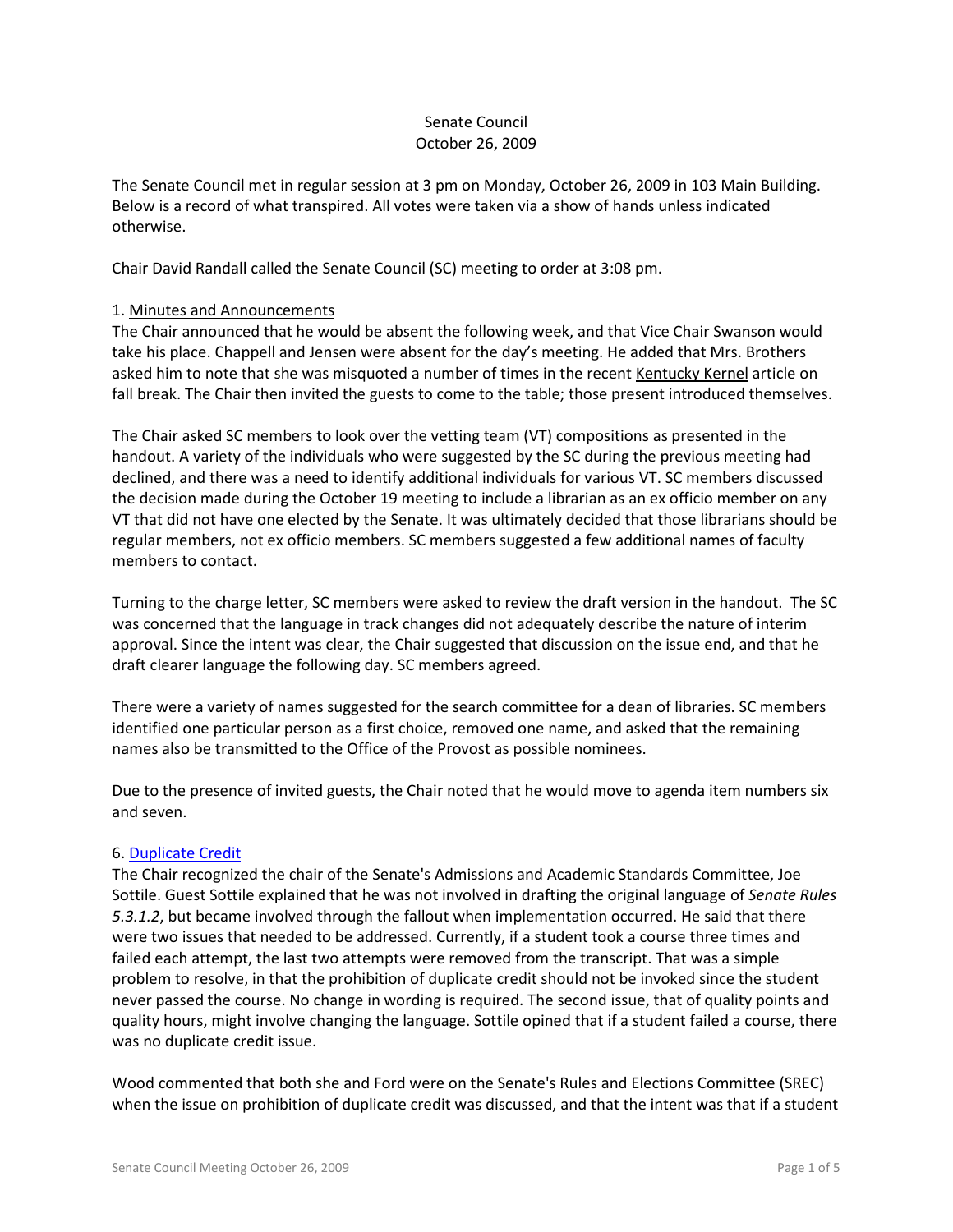successfully completed a course and received credit hours, the student could not receive quality and credit points the second time the course was taken unless the repeat option was utilized. The phrase "if awarded credit hours" was used because if a student failed, no credit hours would be awarded. Sottile expressed agreement with Wood's explanation.

Mrs. Brothers explained that the word "successfully" was removed because of confusion with that word – some thought that successfully completing a course meant receiving a passing grade, when its intent was to mean receipt of a letter grade.

Provost's Liaison Greissman asked about earned degree credits, and Sottile explained that that encompassed the other problem with the language. Wood explained that the problem involved both quality points and quality hours. The original intent of language was to prevent a situation in which a student earned a D grade (and received the associated three hours of degree credit and three quality points) and returned to take the course again – the student should not be able to receive earned credit or quality hours for the retake unless the student used the repeat option.

Guest Jacquie Hager (associate registrar) said that she was surprised to see quality hours mentioned, since duplicate credit relates to quality hours. She said that if a course was taken six times and was failed every time, each attempt should be reflected in the GPA. Wood agreed with Hager, saying that the issue was not so much a student with a series of E grades, but rather a student taking a course and receiving a D, which is considered successfully completed, and then come back and retake the course, earn a B grade, and receive the associated earned credits and quality points. There could be differential computations for program admission issues, but the first time a student took a course and passed it, unless the repeat option were used, it could be on the transcript but not count for anything. Wood referred to a situation in which a student was told to retake a 500-level course for degree credit, when it was taken previously (with an A grade received), for a previous masters degree. She said that should be prevented.

Hager acknowledged Wood's comments, but gave an example of a different situation, found elsewhere. In the College of Engineering (CoE), many courses must be passed with a C grade. If a student takes CME 200 and fails it, and then retakes it and then earns a D, under the current interpretation the student received three earned hours and the quality hours associated with a D, but cannot use that course to progress in CoE since there was no C grade earned. The degree audit system would not recognize it. If the student takes CME 200 and fails it, and then retakes it and earns a D, the student will get three earned credit hours, and three hours of quality points. If the student takes it a third time and finally earns that C grade required by CoE, the student would not receive the earned hours (since they were already earned with the D grade), but would be allowed to progress in CoE. Wood opined that no quality hours would be earned for the C. Hager noted that the C grade would not be entered into the GPA, either.

Sottile said that if the student fails subsequent attempts, the language was fine as is. However, it still prevented the quality hours and quality points from being captured. He thought a rewrite might be needed.

The Chair asked if a motion was necessary; Jones replied that he would take the minutes from the meeting to identify clearer language, but Steiner thought that additional conversation would be beneficial. Sottile said that if the student never passed the course, the three Es would remain on the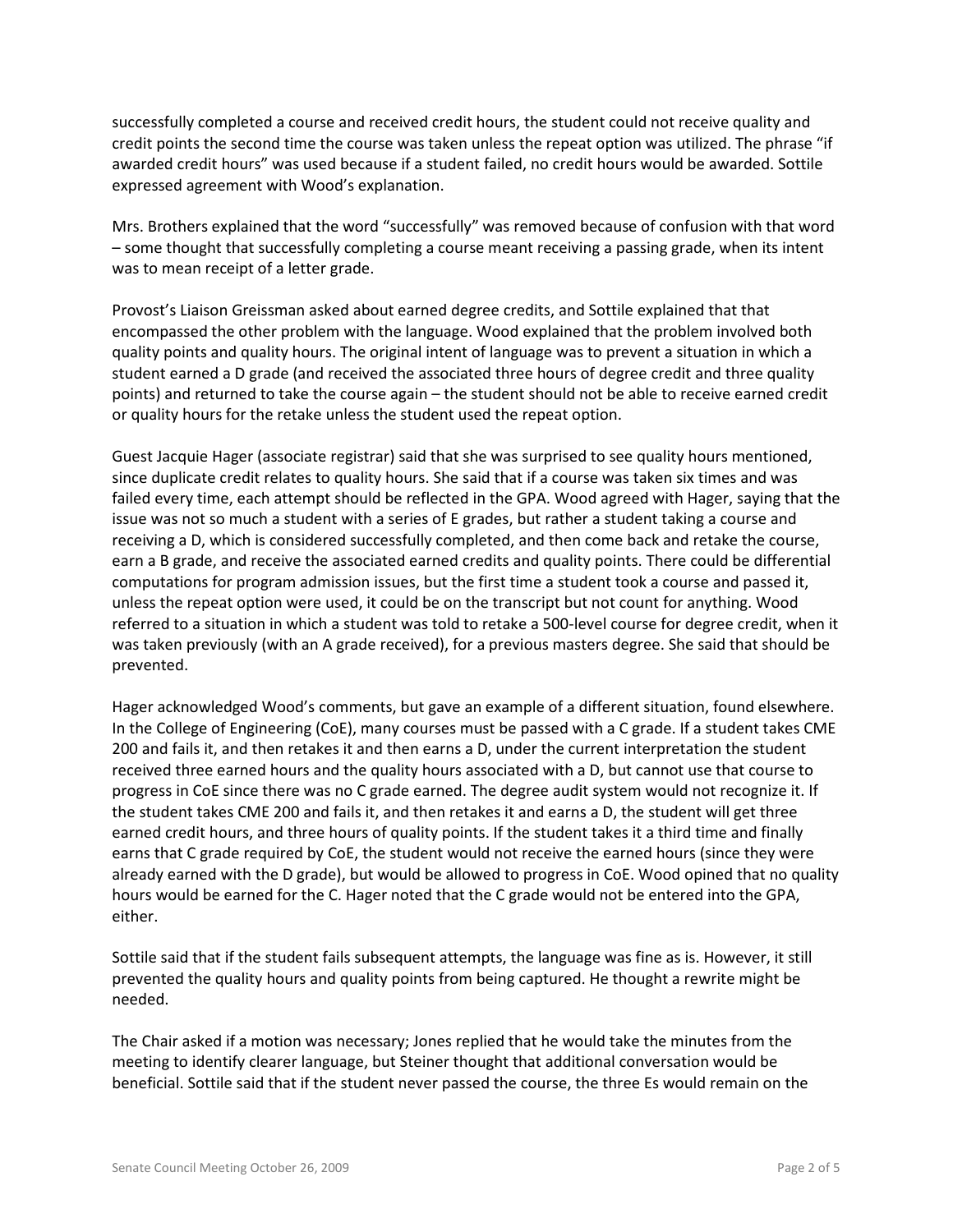transcript, as should be done. The issue of quality points and quality hours, however, needed to be hashed out.

Rohr **moved** that Jones utilize the minutes from the day's meeting to try to codify the language regarding a prohibition on duplicate credit, and return the language to the SC at a future date for review. Jones noted it was possible that he would return with additional questions to clarify matters. Swanson **seconded**. There being no further discussion, a **vote** was taken and the motion **passed** with none opposed.

#### 4. Make the Difference Suggestion – [Make Last Day to Drop Fall on Last Day to Add a Class](http://www.uky.edu/Faculty/Senate/files/Meetings/20091019/MTD%20Suggestion%20No.167_Complete_Comments.pdf)

The Chair explained that the concept of making the last day to drop a class fall on the same day as the last day to add a class had been approved by the Senate's Admissions and Academic Standards Committee (SAASC), but that the particular date still needed to be identified.

Those present engaged in lengthy discussion regarding the pros and cons of pushing the last day to add back, or forward, and the pros and cons of moving the last day to drop a class forward, or back. Sottile noted that one issue of particular sensitivity was that of a W grade. He could not speak to how seriously a W grade was interpreted, and thought that the possible negative impact of the W was the crux of the matter. Guests Mike Shanks (Office of the Registrar, and past chair, Advising Network), Matthew Deffendall (Central Advising Services, and chair elect, Advising Network) and Hager actively participated in the discussion. Wood noted that the end of the add period used to be Wednesday evening. Registrar Don Witt discovered that per the *Senate Rules* the add period must end on a Tuesday night. When there was a Wednesday night drop deadline, there was an opportunity for students in Tuesday/Thursday night classes to be dropped for not showing up, opening up seats for students on waiting lists.

After additional discussion, Wood **moved** to table the proposal and Steiner **seconded**. Wood said that the SC was not in the proposal-making business, and that a formal proposal needed to be presented to the SC. There being no further discussion, a **vote** was taken and the motion **failed** with three in favor and four opposed.

There was additional discussion on the proposal. After some time, the Chair asked Anderson to take over the duties of the Chair, and she agreed. Randall stated that the proposal was a balance of plusses and minuses – if the last day to drop was moved to be commensurate with the last day to add, there would be better utilization of resources and students would have a chance to add a class before it is impossible to catch up. The flip side was that there was an increased likelihood of additional W grades on student transcripts. Anderson returned the responsibilities of the Chair to Randall.

Greissman noted that the issue was one with profound implications for undergraduate students; he suggested that the Associate Provost for Undergraduate Education Mike Mullen should be consulted. Greissman said that it was reasonable for the SC to at least posit the premise that the W grade would be the lesser of two evils, since it would allow an additional day to add after the last day to drop. It was an issue that also involved time to graduation and student success.

SC members directed the Chair to share the minutes from the day's meeting with Mullen and ask that he recommend a direction. Anderson requested that students be included in any decision making.

## 7. Dead Week and 400G-/500-Level Classes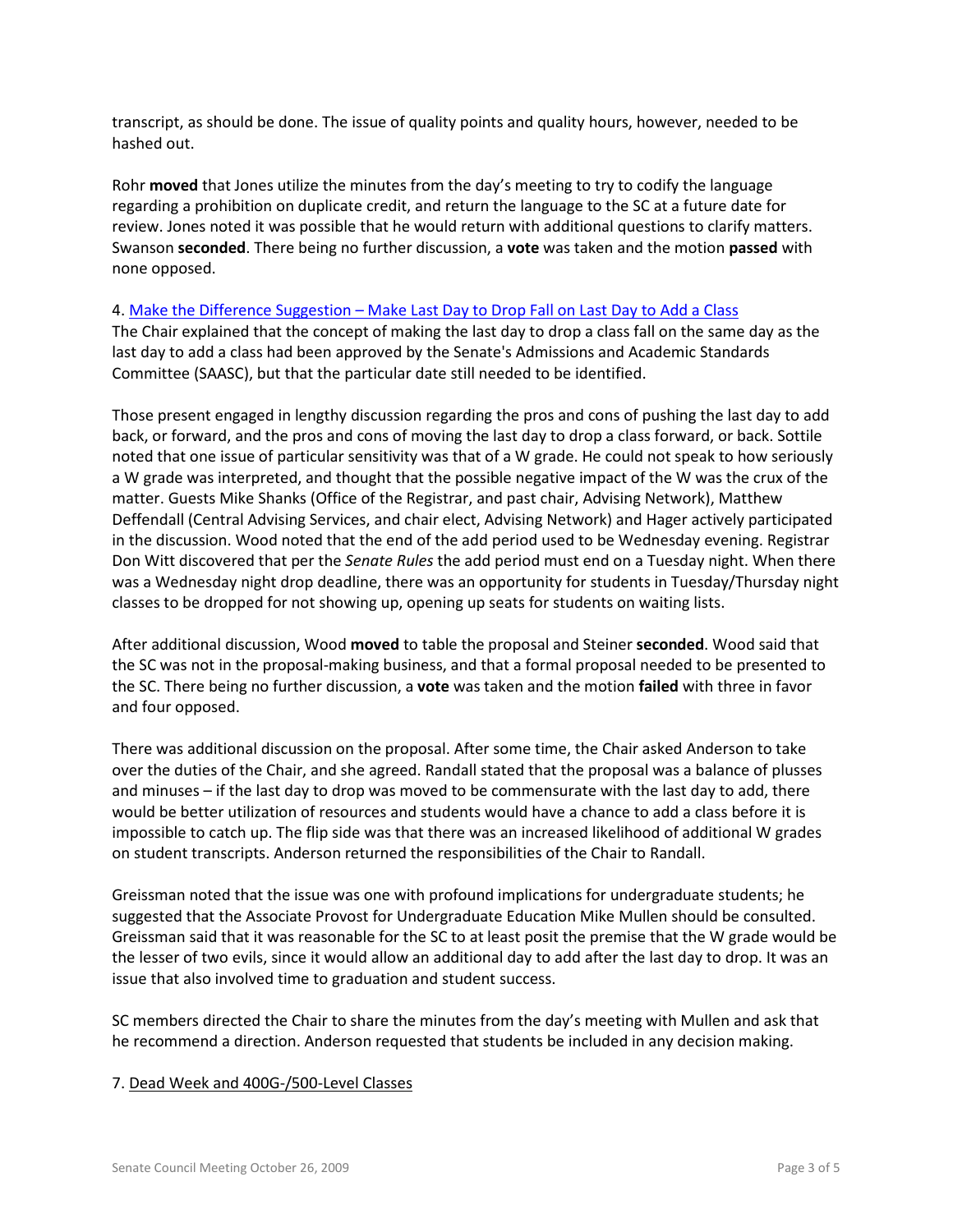The agenda item dealt with the opinion of the SREC chair that it was permissible to give quizzes to graduate students (and not undergraduate students) during Dead Week (DW). Jones elaborated, saying that DW only applied to undergraduate students. Since the Southern Association of Colleges and Schools (SACS) forced differential grading for undergraduate and graduate students, one way to do so would be to have an exam during DW that did not apply to undergraduate students. Wood opined that graduate students could also make presentations during DW, and Jones thought projects for graduate students were also acceptable. Kirk added that he agreed with the comments.

The Chair agreed to present the comments regarding DW during the next University Senate (Senate) meeting.

## 2. [Steiner Report on Senate Committees](http://www.uky.edu/Faculty/Senate/files/Meetings/20091005/Senate%20Council%20members-final%20version.pdf)

The Chair noted that since the motion was not from a committee, it would require a second. The Chair read the language of the motion that began on the first page of Steiner's report.

- 1. Towards the end of the spring semester, the Senate should identify issues of importance for consideration for the following academic year. (The reports of the Senate committees as to their findings and recommendations should be a valuable component in this process.)
- 2. At the summer Faculty Council retreat, the above issues, as well as any other relevant issues should be discussed and specific issues, requiring consideration and action should be identified. On the basis of the specific issues identified, charges for the appropriate Senate committees should be drafted. Each committee's charges should include a projected timetable for the committee's dealing with its charges, provision of timely updates and specified date of submission of a final report (or interim report) for each charge to the Faculty Senate.
- 3. These draft charges should be circulated to the faculty at the beginning of the fall semester, with a request for faculty comments and suggestions.
- 4. Soon after the draft charges have been circulated (e.g., 10 days), the Senate Council should meet with the chairs of all the standing Senate committees, and finalize the charges.

The above timetable should not preclude the addition to or modification of charges, based on new developments or situations, as the academic year proceeds.

Steiner **moved** thusly, and Wood **seconded**. Steiner offered additional information about his proposal, saying that he had heard numerous comments over the years about the top-heavy nature of UK's administration. Steiner said that there was little sensitivity for faculty, and that the Senate had committees that should put forward suggestions regarding building priorities, but did not. Although the Senate could not make final decisions, it could certainly publicize issues and speak out with the support of reports from Senate committees. Steiner expressed great concern at the lack of regard for undergraduate education at UK, citing the lack of new buildings for basic sciences or statistics and the increasing student-to-faculty ratio.